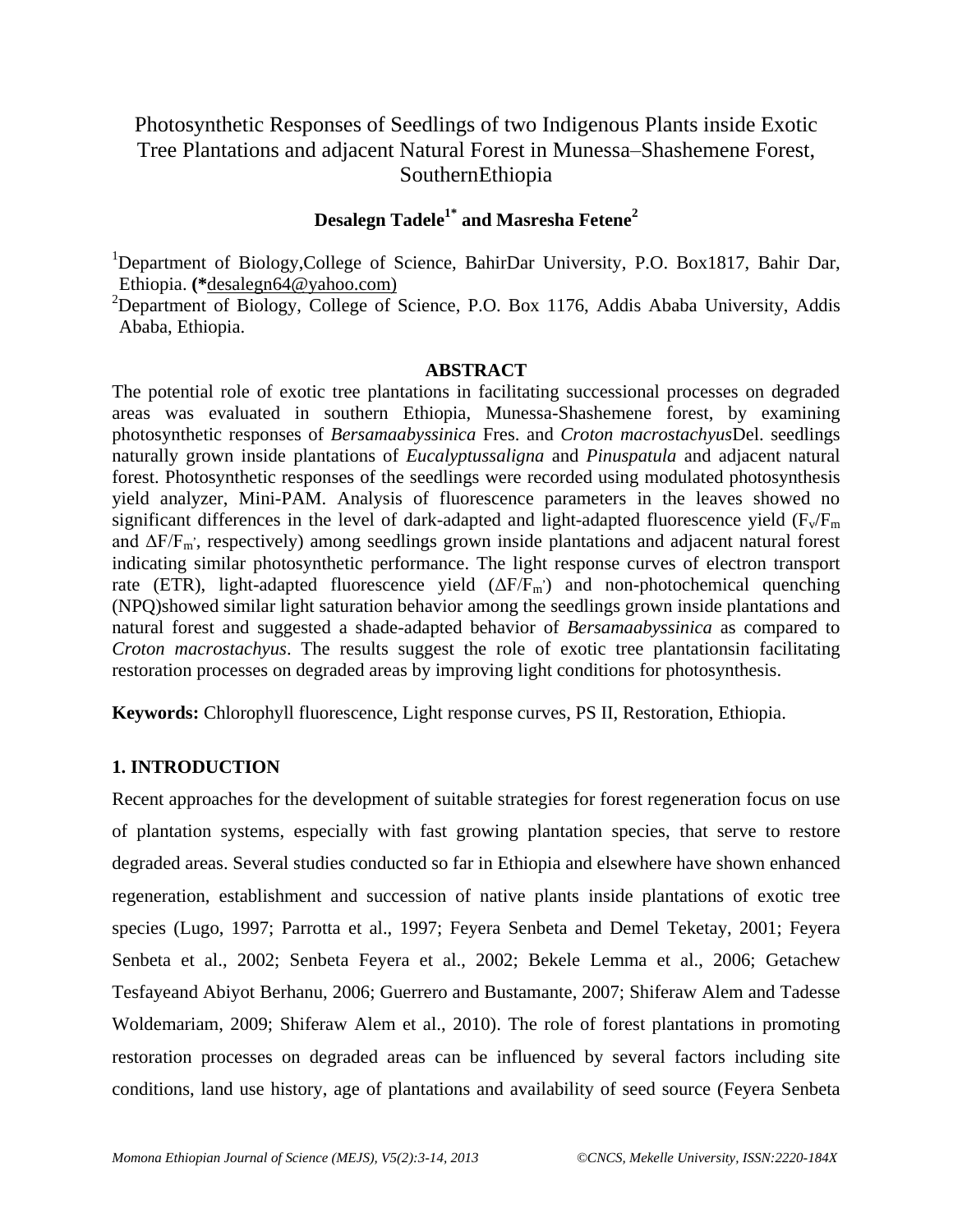and Demel Teketay, 2001; Feyera Senbeta et al., 2002; Senbeta Feyera et al., 2002; Mulugeta Lemenih and Demel Teketay, 2005).Plantation species themselves also possess different qualities in facilitating natural regeneration of native plants under their canopies. Mulugeta Lemenih et al. (2004) and Eshetu Yirdawand Luukkanen (2004), for example, reported variations in understory light environment of forest plantations which would cause differences among over story plantation species in promoting natural regeneration of native species.

Though light is the most important factor that determines growth and survival of understory plants in forest plantations (Ostertag et al., 2008), and has very considerable role for the selection of suitable native species under different plantations (Wang et al., 2009), the focus of most previous studies conducted in Ethiopia was mainly on the diversity and density of natural regeneration of woody species inside plantation forests. To facilitate succession inside plantation forests to more native forests, information on growth and eco-physiology of native species is required to relate plantation conditions, especially understory light regime (EshetuYirdawandLuukkanen,2004), with seedling characteristics (Wang et al., 2009). The rationale for this study is thus to provide eco-physiological information of tropical forest species to facilitate restoration activities through tree plantations. In this study we examined the photosynthesis of seedlings of two indigenous plants, *Bersamaabyssinica* Fres. and *Croton macrostachyus* Del., naturally established inside plantations of *Eucalyptus saligna* and *Pinuspatula* and in an adjacent natural montane forest. *Bersamaabyssinica* Fres. and *Croton macrostachyus* Del. (hereafter referred to as *Bersama* and *Croton*, respectively) are found to grow naturally under tree plantations (Desalegn Tadele, 2004; Mulugeta Lemenih et al., 2004; Mulugeta Lemenih and Demel Teketay, 2005). The paper is aimed to answer the following questions: Do seedlings of the study species differ in photosynthetic responses among plantations and natural forest? Do plantation forests create light environment conducive for growth of indigenous seedlings?

#### **2. METHODOLOGY**

#### **2.1. Study Area**

The study was conducted in Degaga District of Munessa-Shashemene forest at the eastern escarpment of the Great Rift Valley, southern Ethiopia (Fig 1). This forest is one of the 58 Priority Forest Areas of Ethiopia with a total area of 98,169 ha out of which 17,223 ha is remnant

*© CNCS, Mekelle University* 4 *ISSN: 2220-184X*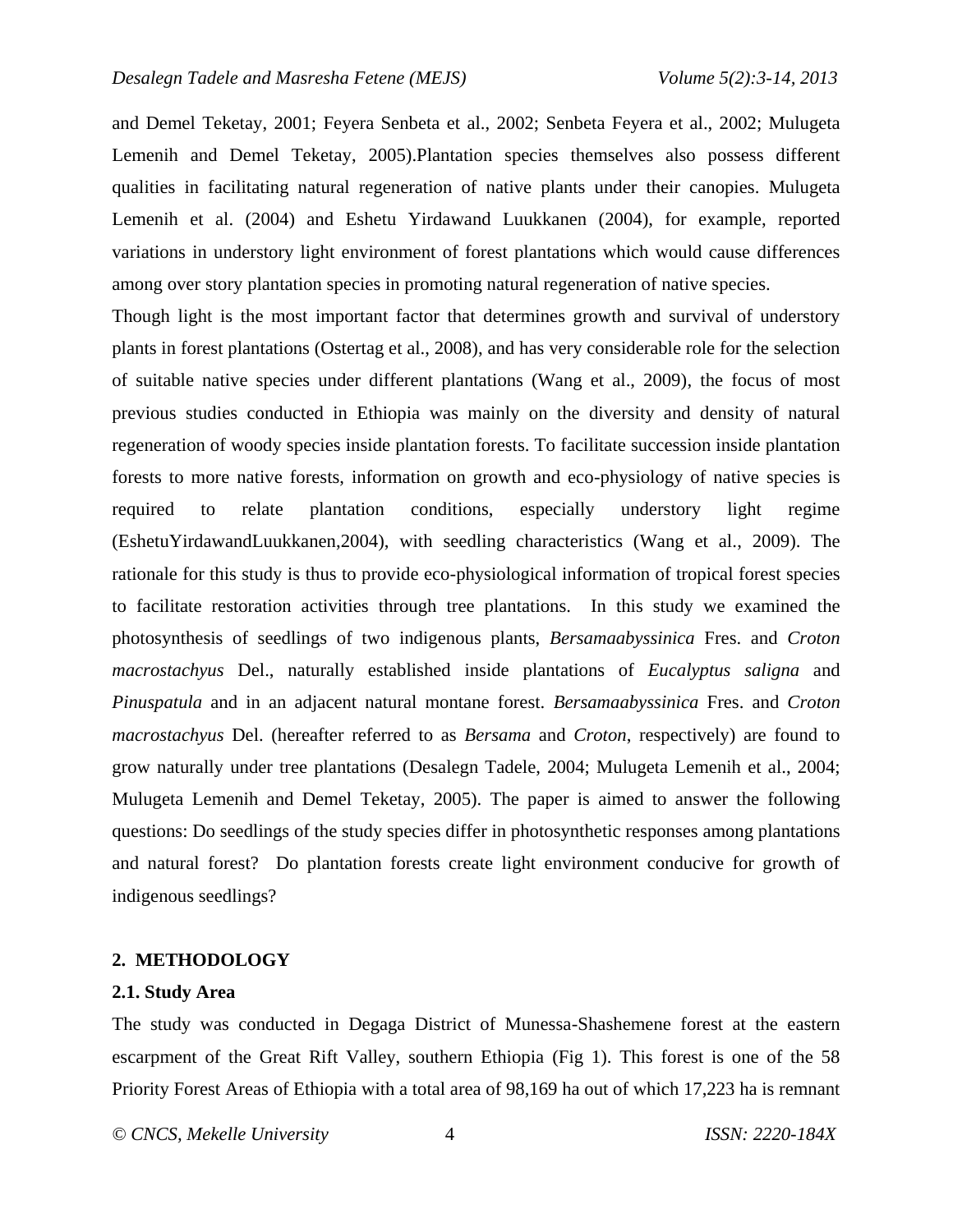natural forest and 6,791 ha is exotic tree plantations. It is a dry Afromontane forest located about 250 km south of Addis Ababa at  $7^{\degree}$  13' N and 38 $^{\degree}$ 37 E and covers an altitudinal range between 2100 and 2700 m. Soils of the study area are classified as Mollic Nitisols (Fritzsche et al., 2006). The main rainy season extends from mid-June to mid-October with maximum rainfall occurring between July and August. The mean annual rainfall is about 1,250 mm, and the mean annual temperature ranges between15-20 $\rm ^{0}C$ .



Figure 1. Map of the study area.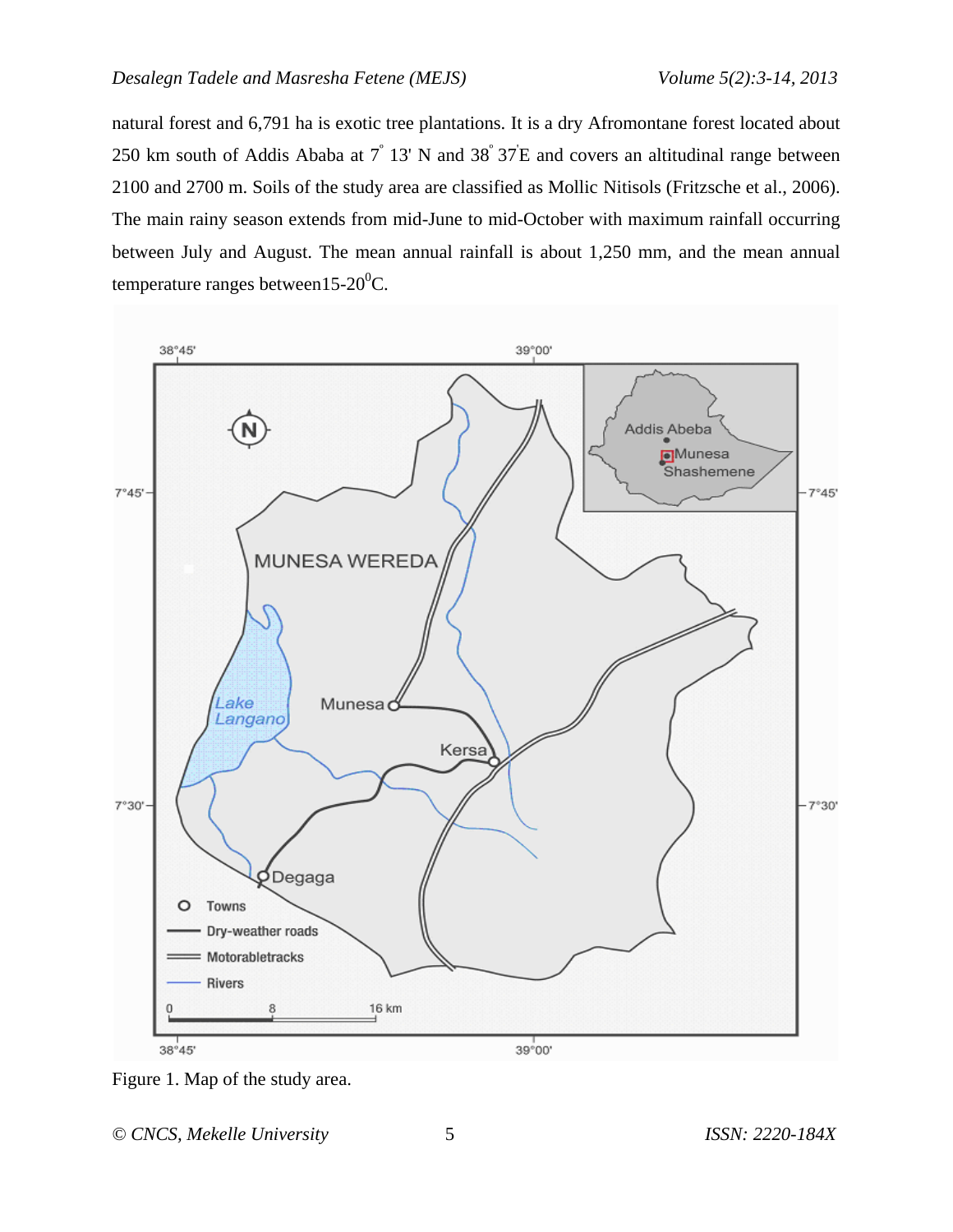#### **2.2. Plantation Stands Sampling**

*Cupressuslusitanica*, *Eucalyptus spp*. *and Pinuspatula* are the major exotic plantation species at Munessa-Shashemen Forest. For this study, two exotic plantation species, *Eucalyptussaligna* and *Pinuspatula* and adjacent montane natural forest were chosen. The plantations were 0.5 km apart from each other and close to the natural forest. These plantation species were chosen primarily for high natural regeneration of indigenous species under their canopies (Desalegn Tadele, 2004). And secondly they were very close to the natural forest so that evaluation of their effect on photosynthesis of indigenous seedlings was possible. Characteristics of sampled sites are given in table 1.

Table 1. Sampled site characteristics (age, leaf area index (LAI), number of individuals ha<sup>-1</sup> (density), diameter at breast height (DBH) and silviculture) of study plots at Munessa-Shashemene forest.

| Sampled site   | Age (years) LAI Density |       |           |       | <b>DBH</b> (cm) Silvicultural treatments       |
|----------------|-------------------------|-------|-----------|-------|------------------------------------------------|
| E. saligna     | 17                      |       | 1.72 1012 | 31    | 1 <sup>st</sup> rotation thinned               |
| P. patula      | 31                      | 2.40  | 823       | 33.5  | 1 <sup>st</sup> rotation thinned               |
| Natural forest |                         | 1.80. | $951*$    | $25*$ | Disturbance (grazing and<br>selective cutting) |

\*Measurement was made for individuals with DBH > 10 cm.

## **2.3. Chlorophyll Fluorescence of PS II**

Chlorophyll fluorescence was recorded *in situ* with a portable pulse-amplitude modulated photosynthesis yield analyzer (Mini-PAM, Heinz Walz, Effeltrich, Germany) equipped with a standard 2030-B leaf clip holder. Four seedlings per species per site were selected to monitor florescence parameters. Data were collected on three leaves taken at random from each seedling in the morning (07:00-09:00), midday (11:30-13:30) and afternoon (15:30-17:30). Potential quantum yield of PS II  $(F_m-F_o)/F_m=F_v/F_m$ ) was measured following Lüttge et al.(2001) in the early morning and during the day after darkening the leaves for 30 min, where  $F<sub>o</sub>$  is the minimal fluorescence level of dark-adapted leaves with all PS II reaction centers open,  $F_m$  is the maximal fluorescence level with all PS II reaction centers closed, determined by a saturating light pulse at 3000 µmol m<sup>-2</sup>s<sup>-1</sup> on dark-adapted leaves, and  $F_v$  is the maximal variable fluorescence level. Effective quantum yield of PS II was calculated as  $(F_m - F)/F_m = \Delta F/F_m$  (Genty et al., 1989),

*© CNCS, Mekelle University* 6 *ISSN: 2220-184X*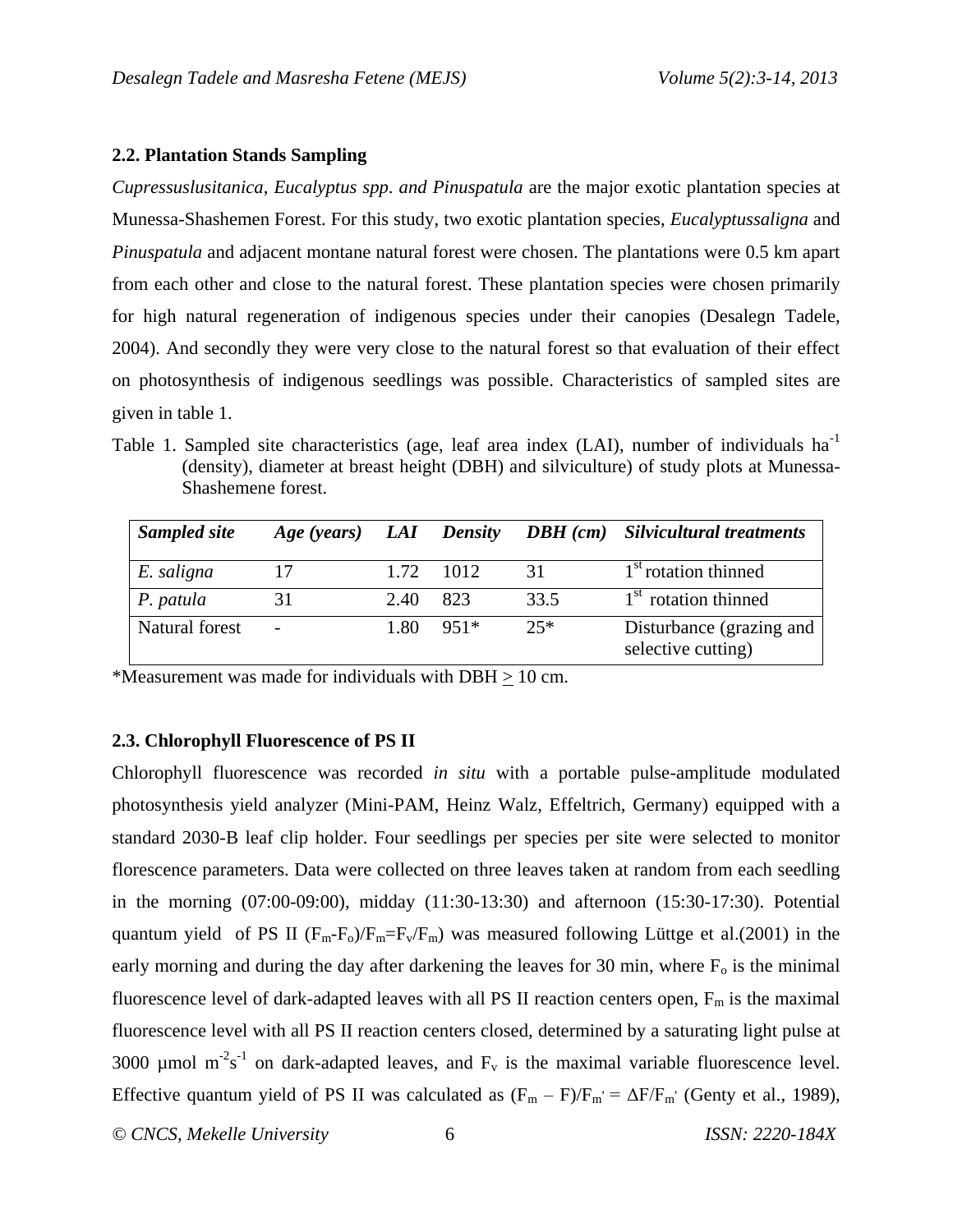where F is the steady-state value of fluorescence of light-adapted leaf and  $F_m$  is the maximal fluorescence level in the light-adapted state determined by saturating light pulse at  $3000 \mu$ molm<sup>-2</sup>  $s<sup>-1</sup>$  superimposed on the prevailing environmental light flux. Non-photochemical quenching (NPQ) was calculated by Stern-Volmer equation as NPQ =  $(F_m/F_m)$  -1 (Bilger et al., 1995). Apparent rate of photosynthetic electron transport (ETR) was determined as  $\Delta F/F_m$  x PAR x 0.5 x 0.84, where the factor 0.5 accounts for the excitation of PS II and the factor 0.84 assumes a reflection of 16% PAR (photosynthetically active radiation) at the leaf surface (Schreiber et al., 1994).

Light response curves of  $\Delta F/F_m$ ; ETR and NPQ were constructed using the light curve programme of the photosynthesis yield analyzer. Leaves were irradiated with a series of progressively increased actinic light intensities without prior dark acclimation. The light was provided by the instrument's internal light source. Measurements were obtained over a range of PAR values which increased in eight steps within 4 min at 30 s interval. The measurements were taken on three leaves from four seedlings of each species in each stand.

#### **2.4. Data Analysis**

All statistical analyses were done using SPSS Version 16. Prior to analysis, data were tested for normality using Chi-square goodness of fit. Differences among means at the various sites were assessed by ANOVA according to general linear model (GLM) procedure. Significant differences at the different sites were found through Tukey's Honestly Significant Difference Test. Deviation of potential quantum yield of photosystem II of 30 min dark-adapted leaves from the optimum value, 0.8 (Demmig and Björkman, 1987) was identified using Student's *t*-test at *P*   $= 0.05$ . To all citations of significant differences in the text, differences between means were considered significant when  $p < 0.05$ .

#### **3. RESULTS**

# **3.1. Diurnal values of**  $\mathbf{F}_\mathbf{v} / \mathbf{F}_\mathbf{m}$  **and**  $\Delta \mathbf{F} / \mathbf{F}_\mathbf{m}$ **<sup>,</sup>**

Chlorophyll fluorescence in the leaves of *Bersama* and *Croton* seedlings was measured to evaluate photosynthetic performance in different environments. There was no much difference in chlorophyll fluorescence parameters among leaves of *Bersama* and *Croton* seedlings grown inside plantations and natural forest. The value of potential quantum yield of PS II,  $F_v/F_m$ , remained almost constant throughout the day and no significant difference was found in leaves of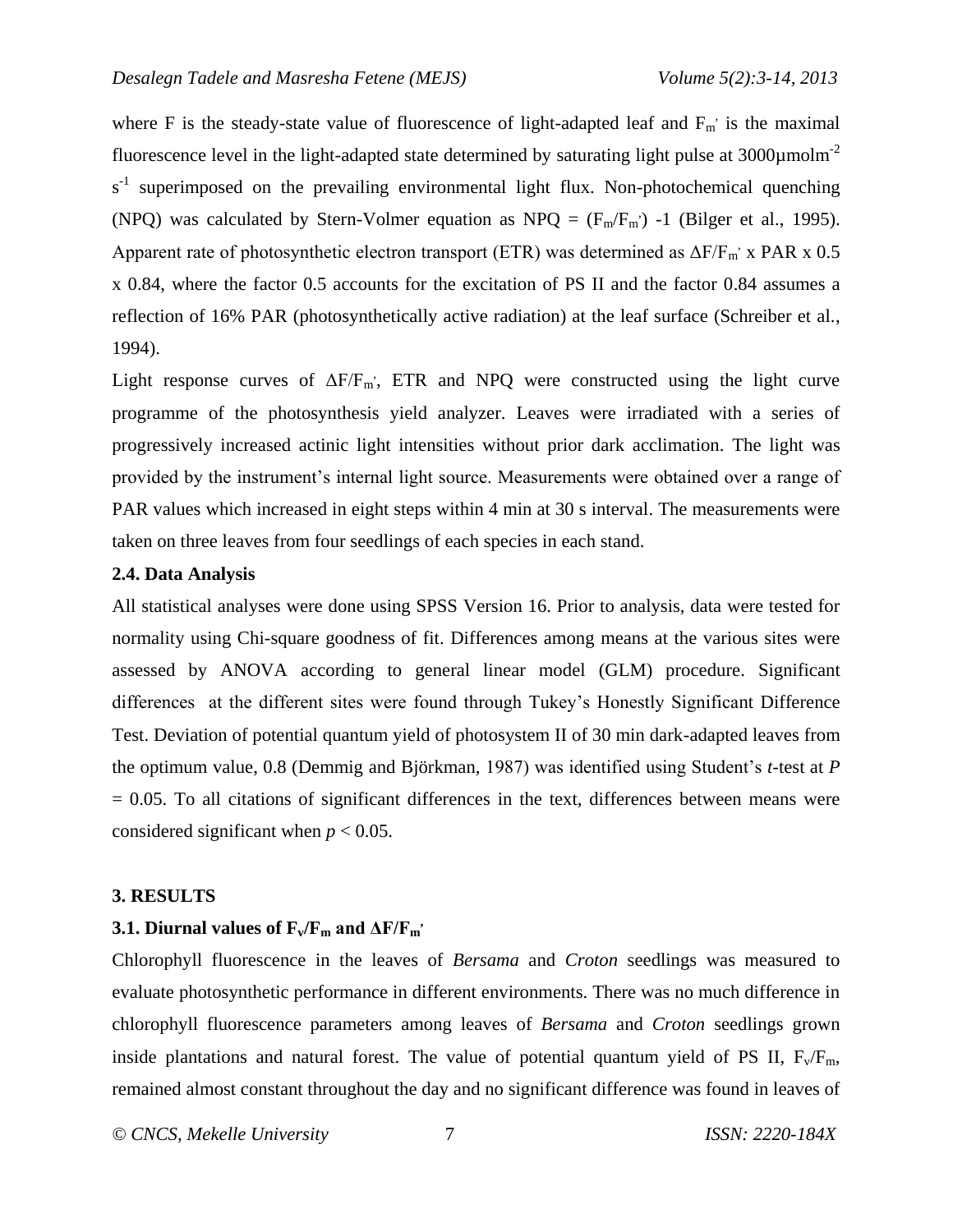the study species grown in both plantation and natural forest (Table 2). Furthermore, except for some measurements during the midday, the values of  $F_v/F_m$  were not significantly different from 0.8, which could indicate optimal quantum efficiency of unstressed leaves (Demmig and Björkman, 1987). Effective quantum yield of PS II, $\Delta F/F_{m}$ , was uniform but tended to decline around the midday (Table3). Here the studyplants also showed no significant differences across the study sites.

Table 2. Potential quantum yield of PS II,  $F_v/F_m$ , of 30 min dark-adapted leaves in the morning, midday and afternoon of the study species at the different sites.

| <b>Species</b> | <b>Sites</b>                 | <b>Morning</b>  | Midday           | <b>Afternoon</b> |
|----------------|------------------------------|-----------------|------------------|------------------|
| Croton         | Natural forest               | $0.79 + 0.07a$  | $0.79 + 0.01ab$  | $0.79 + 0.05ab$  |
|                | <i>Eucalyptus</i> plantation | $0.81 + 0.02b$  | $0.80 + 0.01b$   | $0.81 + 0.08b$   |
|                | <b>Pinus Plantation</b>      | $0.80 + 0.02ab$ | $0.79 + 0.03a*$  | $0.81 + 0.04b$   |
| <b>Bersama</b> | Natural forest               | $0.79 + 0.06a$  | $0.77+0.06c*$    | $0.79 + 0.05ab$  |
|                | <i>Eucalyptus</i> plantation | $0.80 + 0.03ab$ | $0.78 + 0.03$ ac | $0.79 + 0.04a*$  |
|                | Pinus Plantation             | $0.79 + 0.02ab$ | $0.77+0.04c*$    | $0.80 + 0.01ab$  |

Values are means  $\pm$  S.D. (n=12). Means in a column or row with the same letter are not different significantly at  $p < 0.05$ . \*Indicates values significantly smaller than 0.8 at  $p < 0.05$  using Student's *t* -test.

Table 3. Effective quantum yield of PS II,  $\Delta F/F_m$ , of light-adapted leaves in the morning, midday and afternoon of the study species at the different sites.

| <b>Species</b> | <b>Sites</b>                 | <b>Morning</b>   | Midday         | <b>Afternoon</b> |
|----------------|------------------------------|------------------|----------------|------------------|
| Croton         | Natural forest               | $0.79 + 0.02a$   | $0.74 + 0.05a$ | $0.79 + 0.07a$   |
|                | <i>Eucalyptus</i> plantation | $0.79 + 0.02a$   | $0.72 + 0.01a$ | $0.78 + 0.05a$   |
|                | <b>Pinus Plantation</b>      | $0.77+0.06ab$    | $0.68 + 0.03b$ | $0.77 + 0.06a$   |
| <b>Bersama</b> | Natural forest               | $0.74 + 0.04$ bc | $0.73 + 0.02a$ | $0.76 + 0.06$ bc |
|                | <i>Eucalyptus</i> plantation | $0.76 + 0.03$ bc | $0.70 + 0.03b$ | $0.77+0.01ab$    |
|                | Pinus Plantation             | $0.74 + 0.01c$   | $0.72 + 0.05a$ | $0.75 + 0.01c$   |

Values are means  $\pm$  S.D. (n=12). Means in a column or row with the same letter are not different significantly at  $p < 0.05$ .

## **3.2. Light Response Curves**

Light response curves of non-photochemical quenching (NPQ), electron transport rate (ETR) and effective quantum yield( $\Delta F/Fm'$ ) of *Bersama and Croton* seedlings grown inside plantations and adjacent natural forest are presented in figure 2 (A &B). With the increase of actinic light,  $\Delta F/F_m$ .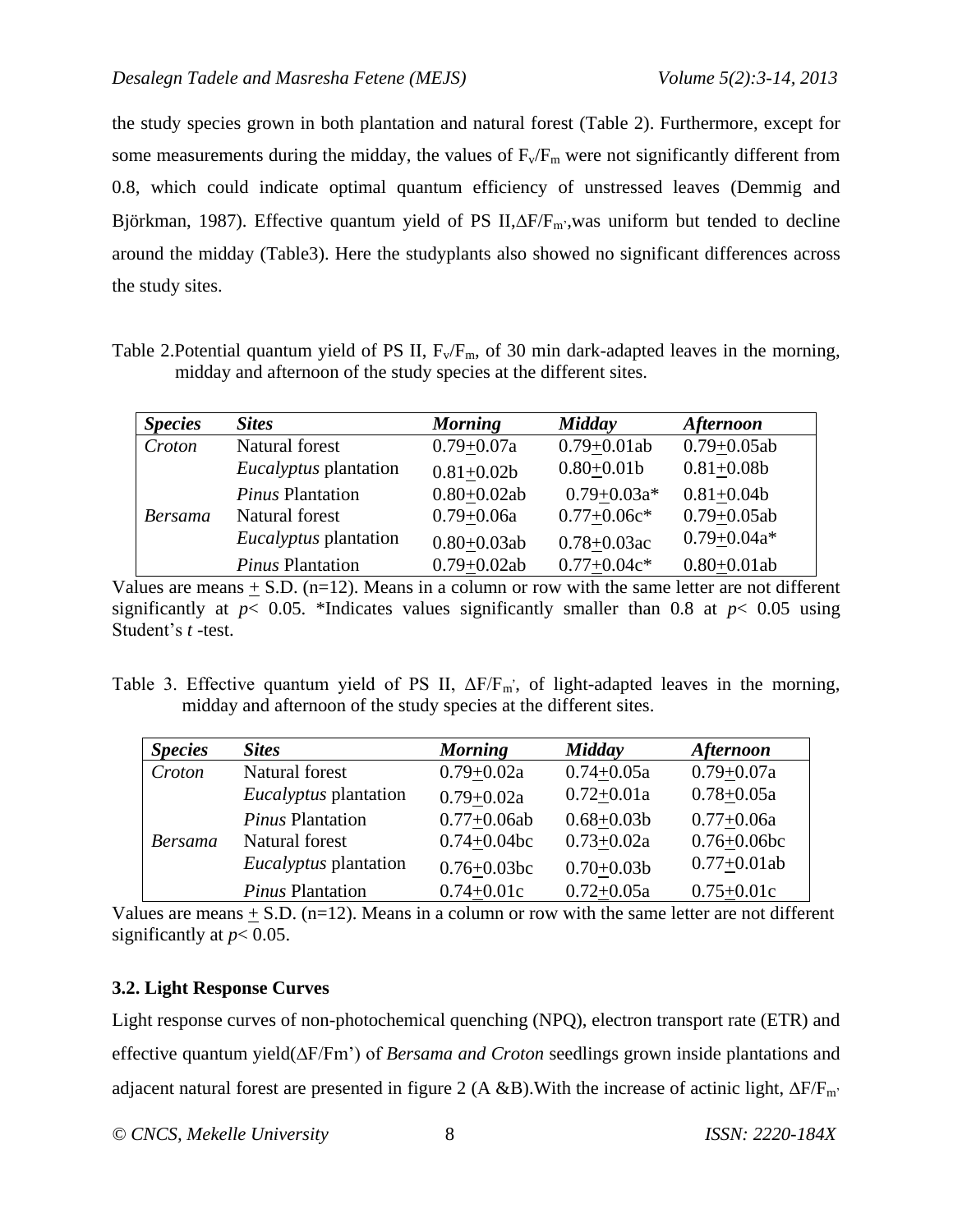significantly declined while NPQ and ETR increased with ETR being leveled off at high light (750-1040 µmol m<sup>-2</sup>s<sup>-1</sup>).*Croton* had maximum ETR at 1040 µmol m<sup>-2</sup>s<sup>-1</sup> and *Bersama*at750 µmol m<sup>-2</sup>s<sup>-1</sup>. Maximum values of ETR were also greater in seedlings of *Croton* at all the study sites. *Bersama* had steeper light response curves in the natural forest in the early phases of the response curves. Whereas, *Croton* had its steeper response curves in the early phase in *Pinus*  plantation. Overall, differences in photosynthetic responses among individuals of each species across the study sites were marginal as compared to differences among individuals of the two species at the same site.



Figure 2.Light response curves of chlorophyll fluorescence parameters in seedlings of*Croton* (A) and *Bersama* (B) grown inside natural forest (NF), *Eucalyptus* plantation (EP) and *Pinus* plantation (PP).

*© CNCS, Mekelle University* 9 *ISSN: 2220-184X*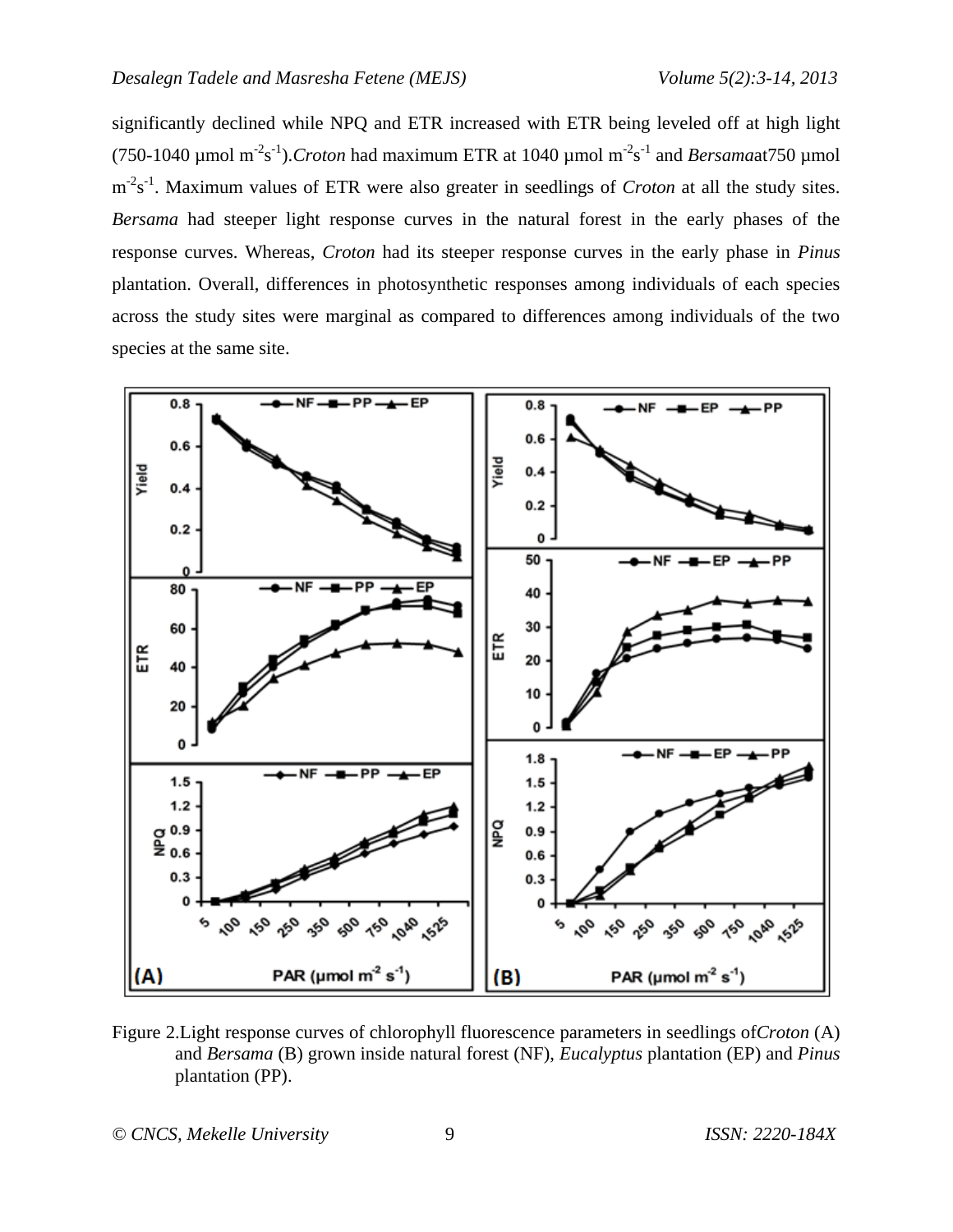### **4. DISCUSSION**

In the present study, we assessed photosynthetic responses of *Bersama* and *Croton* seedlings grown inside forest plantations and natural forest by determining fluorescence parameters. The values of fluorescence parameters,  $F_v/F_m$  and  $\Delta F/F_m$ , in the leaves of *Bersama* and *Croton* seedlings showed that photosynthetic responses of the seedlings were not different between forest plantation and natural forest.  $F_v/F_m$  was around the optimum value, 0.8, suggesting normal unstressed leaves prior to measurement and good photosynthetic performance (Björkman, 1987; Demmig and Björkman, 1987). However,  $F_v/F_m$  declined at midday indicating reduced photosynthesis. Interestingly, the reduction at the midday was not significant between plantations and natural forest and become reversed in the afternoon which shows the absence of photodamage to PS II.

To assess the potential photosynthetic performance of study species at different sites, light response curves of ETR,  $\Delta F/F_{m'}$  and NPQ were obtained. The curves suggested similar light saturation behavior of *Croton* and *Bersama* seedlings inside plantations and natural forest reflecting that the seedlings were experiencing similar light environment. Though not statistically significant, the seedlings of *Bersama* tended to develop a sequence of light-adapted to shadeadapted behavior in *Eucalyptus* plantation >*Pinus* plantation> Natural forest. *Croton* had a sequence of the above behavior in Natural forest>*Eucalyptus* plantation >*Pinus* plantation. It needs to be noted however that the natural forest where measurements from *Croton* were taken was more open compared to that of *Bersama* due to its high light demanding nature (Gemedo Dalle and Masresha Fetene, 2004). Almost in all sites, values of  $\Delta F/F_m$  and ETR were low in *Bersama* and high in *Croton*. The light response curve suggested shade-adapted behavior of *Bersama* as compared to *Croton.* Gemedo Dalle and Masresha Fetene (2004) classified *Bersama* as shade tolerant species and *Croton* as light demander species.

The absence of disparity in photosynthesis yield of indigenous species in the study sites showed that plantation forests may facilitate growth of established seedlings by stimulating light conditions, an important factor that determines growth and survival of understory plants in forest plantations (Ostertag et al., 2008), closely similar to the growing conditions in the natural forests. The canopies of plantation species determine growth of colonizing species by affecting the light environment received at the forest floor. Plantation forests can catalyze restoration processes on deforested areas by providing protection for the growth of colonizing understory vegetation from

*© CNCS, Mekelle University* 10 *ISSN: 2220-184X*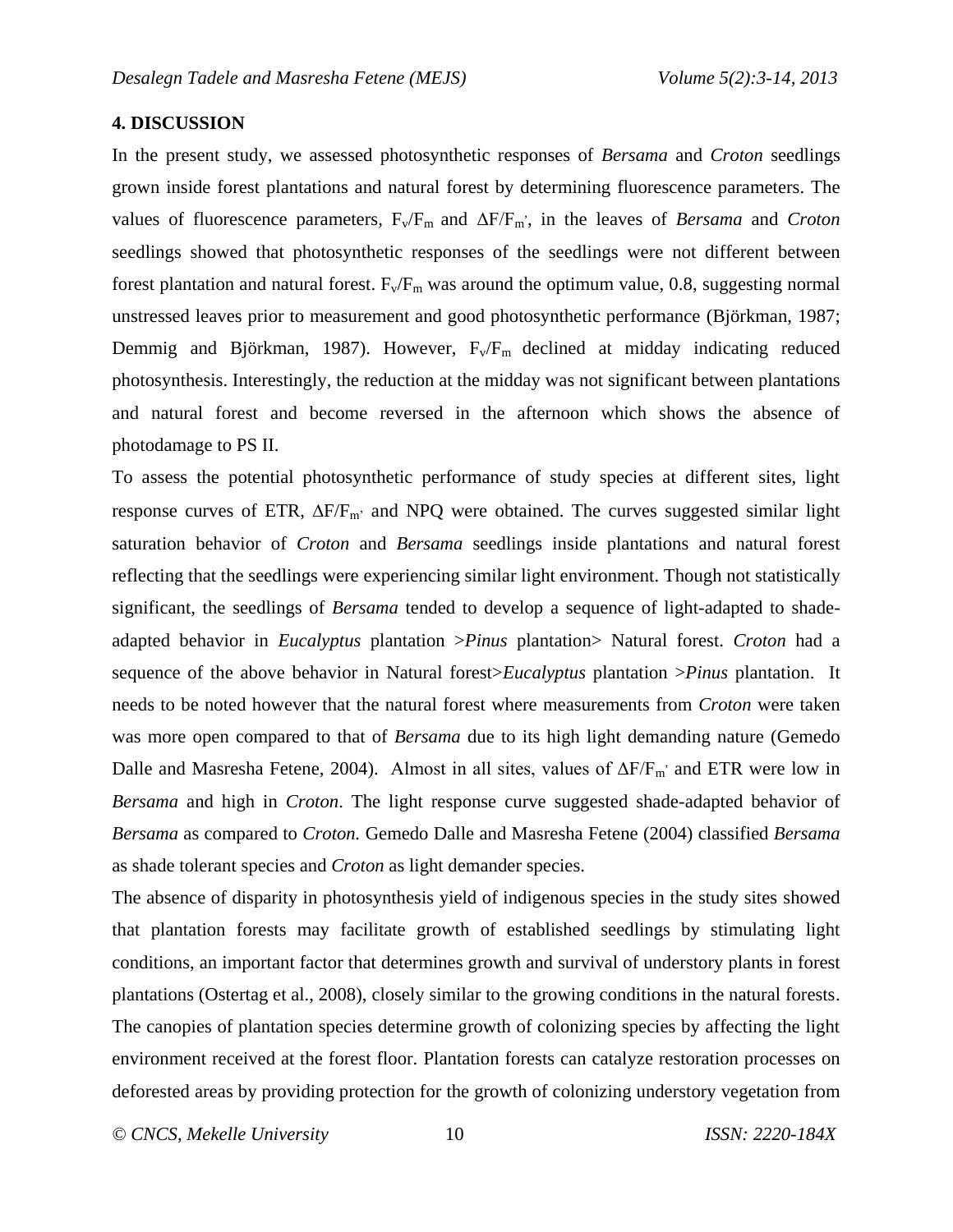high light stress (Desalegn Tadele and Masresha Fetene, 2013).Light condition at the forest floor of tree plantationsin southern Ethiopia was found to cause significant influence on species richness and growth of colonized woody species (Mulugeta Lemenih et al., 2004).Specifically, Yang et al. (2009) reported two exotic *Acacia* species to act as nurse plants for understory plants by improving light conditions for photosynthesis.

## **5. CONCLUSION**

Seedlings of the study species photosynthetically performed well inside *Eucalyptus* and *Pinus* plantations reflecting that plantations can provide the required light conditions that would promote growth of understory indigenous plants. The results implied that deforested areas in the highlands of Ethiopian can be restored by establishing plantation species through their influence on the light condition under their canopies. In this case *Eucalyptus* species such as *E. saligna* and *E. globulus*, with their open canopies, are particularly important as they can alter solar radiation which promotes regeneration of indigenous species as compared to the two major exotic plantation species, *Pinuspatula* and *Cupressuslusitanica* (Eshetu Yirdaw and Luuk Kanen, 2004; Mulugeta Lemenih et al., 2004). Following appropriate management interventions like thinning and avoiding weeding of regenerated woody plants, *Eucalyptus* plantations can even support the development of understory indigenous vegetation into secondary indigenous forest. At Munessa-Shashemene forest, for example, secondary *Podocarpus* forest had developed inside *E. saligna* plantation (Senbeta Feyera et al., 2002). Similarly secondary *Juniperus* forest had formed inside *E. globulus* plantations at Entoto (Personal observation). More information about ecophysiology of indigenous plants inside various plantation stands at several sites and various planting density based on many species is required to better understand the effect of plantation species and site conditions on the growth of indigenous seedlings, and to further promote the role of forest plantations as catalysts of succession (Parrotta et al., 1997) in the Ethiopian highlands.

#### **6. ACKNOWLEDGEMENT**

The authors are grateful to Awol Assefa for his support during data collection. We also thank the reviewers Dr. Adane Assefa and Dr. Ali Syed for their useful comments and suggestions which have helped to improve the quality of the paper.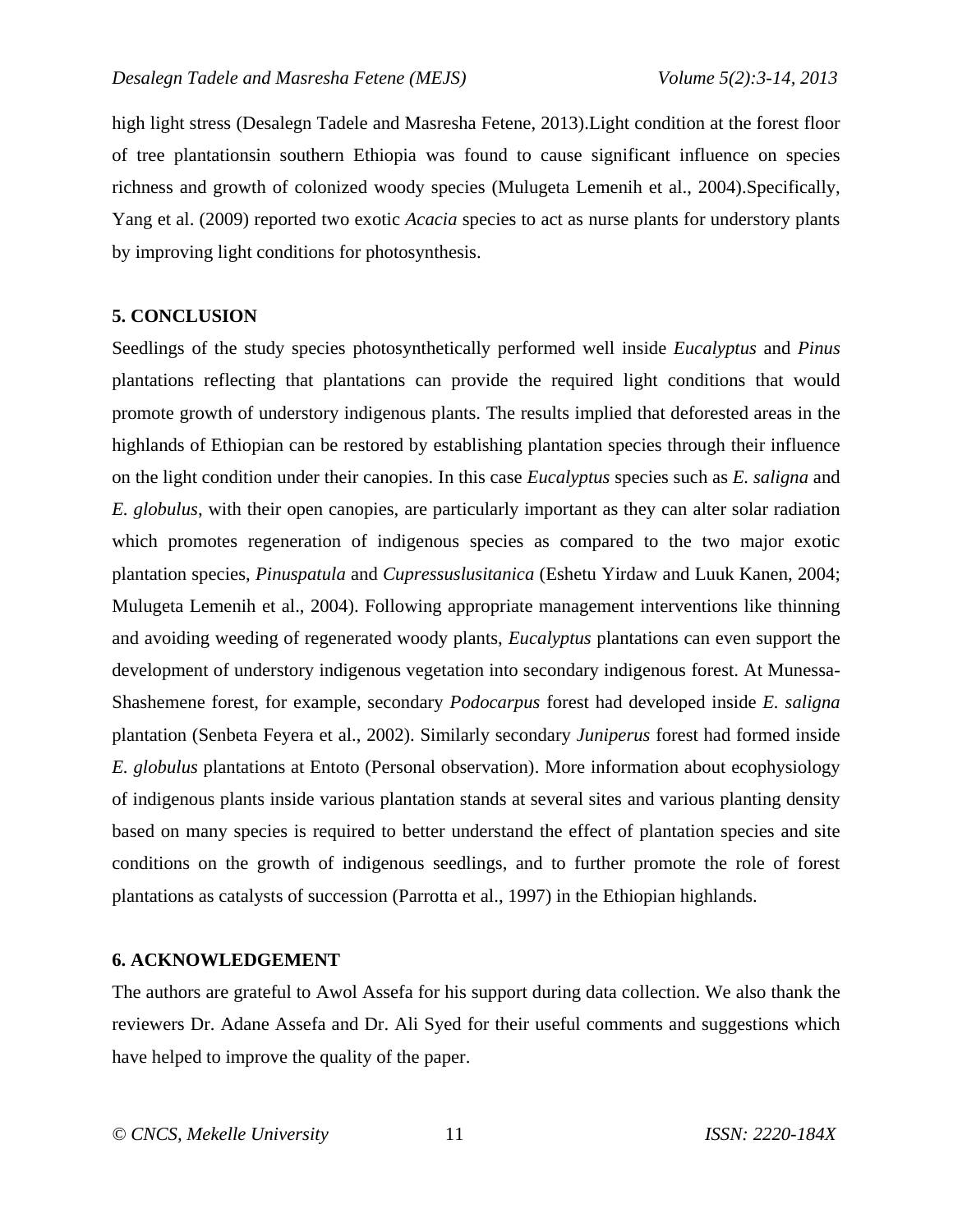#### **7. REFERENCES**

- Bekel Lemma, Dan, B.K., Ingvar, N & Mats,O. 2006.Soil carbon sequestration under different exotic tree species in the southwestern highlands of Ethiopia.*Geoderma*,**136:** 886–898.
- Bilger, W., Schreiber, U & Bock, M. 1995.Determination of the quantum efficiency of photosystem II and non-photochemical quenching of chlorophyll fluorescence in the field.*Oecologia*, **102**: 425-432.
- Björkman, O. 1987. Low temperature chlorophyll fluorescence in leaves and its relationships to photon yield of photosynthesis in photoinhibition. In: Kyle, D.J., Osmond, C.B. &Arntzen, C.J. (eds.),*Photoinhibition*.Elsevier Science Publishers, Amsterdam, pp.123- 144.
- Demmig, B & Björkman, O.1987. Comparison of the effect of excessive light on chlorophyll fluorescence (77K) and photon yield of  $O_2$  evolution in leaves of higher plants. *Planta*,**172**: 378-385.
- Desalegn Tadele. 2004. Growth and establishment of seedlings of indigenous plants inside plantations and adjacent natural forest. MSc thesis.Addis Ababa University, Addis Ababa, Ethiopia.57 p.
- Desalegn Tadele & Masresha Fetene. 2013. Growth and ecophysiology of seedlings of *Podocarpusfalcatus* in plantations of exotic species and in a natural montane forest in Ethiopia. *Journal of Forestry Research*, **24(1)**:29-35.
- Eshetu Yirdaw & Luukkanen, O. 2004. Photosynthetically active radiation transmittance of forest plantation canopies in the Ethiopian highlands. *Forest Ecology and Management*, **88**: 17–24.
- Feyera Senbeta & Demel Teketay. 2001. Regeneration of indigenous woody species under the canopy of tree plantations in Central Ethiopia. *Tropical Ecology*, **42**:175–185.
- Feyera Senbeta, Demel Teketay & Nslund, B.Å. 2002.Native woody species regeneration in exotic tree plantations at Munessa-Shashemene Forest, southern Ethiopia. *New forests*, **24:** 131-145.
- Fritzsche, F., Asferachew Abate, Masresha Fetene, Beck, E., Weise, S & Guggenberger, G.2006.Soil-plant hydrology of indigenous and exotic trees in an Ethiopian montane forest. *Tree Physiology*, **26**: 1043–1054.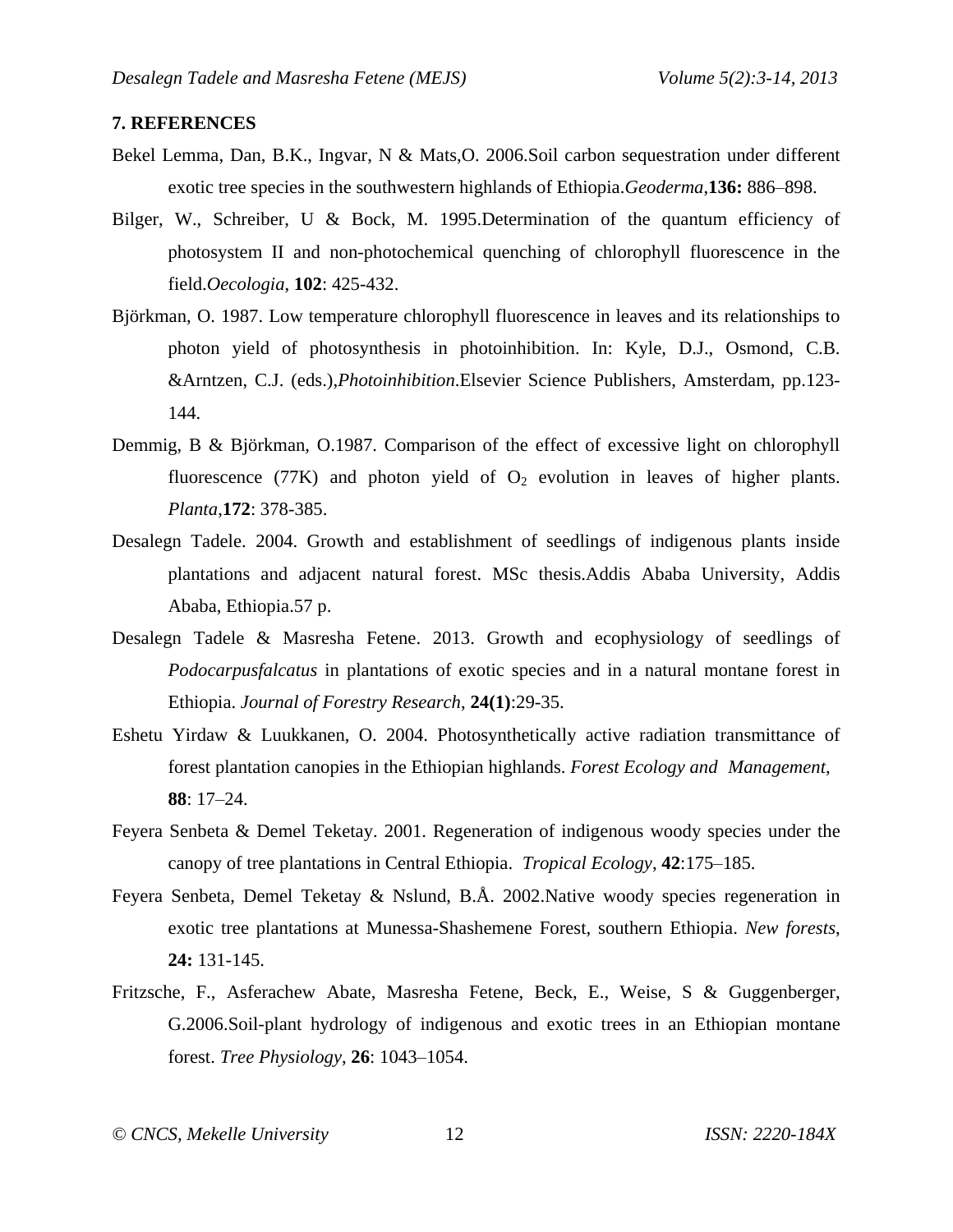- Gemedo Dalle & Masresha Fetene. 2004. Gap-fillers in Munessa-Shashemene forest. *Ethiopian Journal Biological Sciences*, **3**: 1–14.
- Genty, B., Briantais, J.M & Baker, N.R. 1989.The relationship between the quantum yield of photosynthetic electron transport rate and quenching of chlorophyll fluorescence. *Biochimicaet Biophysica Acta*, **990**: 87-92.
- Getachew Tesfaye & Abiyot Berhanu.2006. Regeneration of indigenous woody species in the understory of exotic tree plantations in southwestern Ethiopia. *Ethiopian Journal Biological Sciences*, **5**: 31–43.
- Guerrero, P & Bustamante, R. 2007. Can native tree species regenerate in *Pinusradiata* plantations in Chile? Evidence from field and laboratory experiments. *Forest Ecology and Management*, **253**: 97–102.
- Lugo, A.E. 1997. The apparent paradox of re-establishing species richness on degraded lands with tree monocultures. *Forest Ecology and Management*, **99:** 9-19.
- Lüttge, U., Masresha Fetene, Liebig, M., Rascher, U & Beck, E. 2001.Ecophysiology of niche occupation by two giant rosette plants, *Lobelia gibberoa* Hemsl and *Solaneciogigas* (Vatke) C. Jeffrey, in an afromontane forest valley. *Annals of Botany*, **88**: 267-278.
- Mulugeta Lemenih & Demel Teketay. 2005. Effect of prior land use on the recolonization of native woody species under plantation forests in the highlands of Ethiopia. *Forest Ecology and Management*, **218**: 60–73.
- Mulugeta Lemenih, Taye Gidyelew & Demel Teketay. 2004. Effects of canopy cover and understory environment of tree plantations on richness, density and size of colonizing woody species in southern Ethiopia. *Forest Ecology and Management*, **194**:1–10.
- Ostertag, R., Giardina, C.P & Cordell, S. 2008. Understory colonization of *Eucalyptus* plantation in Hawaii in relation to light and nutrient levels. *Restoration Ecology*, **16**: 75–485.
- Parrotta, J.A., Turnbull, J.W& Jones, N.1997. Catalyzing native forest regeneration on degraded tropical lands. *Forest Ecology and Management***, 99**: 1-7.
- Schreiber, U., Bilger W & Neubauer, C.1994. Chlorophyll fluorescence as a nonintrusive indicator for rapid assessment of in vivo photosynthesis. In: Schulze, E.D and Galdwell, M.M. (eds.), *Ecophysiology of photosynthesis*. Springer-verlag, Berlin, pp. 49-70.
- Senbeta Feyera, Beck, E & Lüttge, U. 2002. Exotic trees as nurse-trees for the regeneration of natural tropical forests. *Trees*, **16**: 245-249.
- *© CNCS, Mekelle University* 13 *ISSN: 2220-184X*